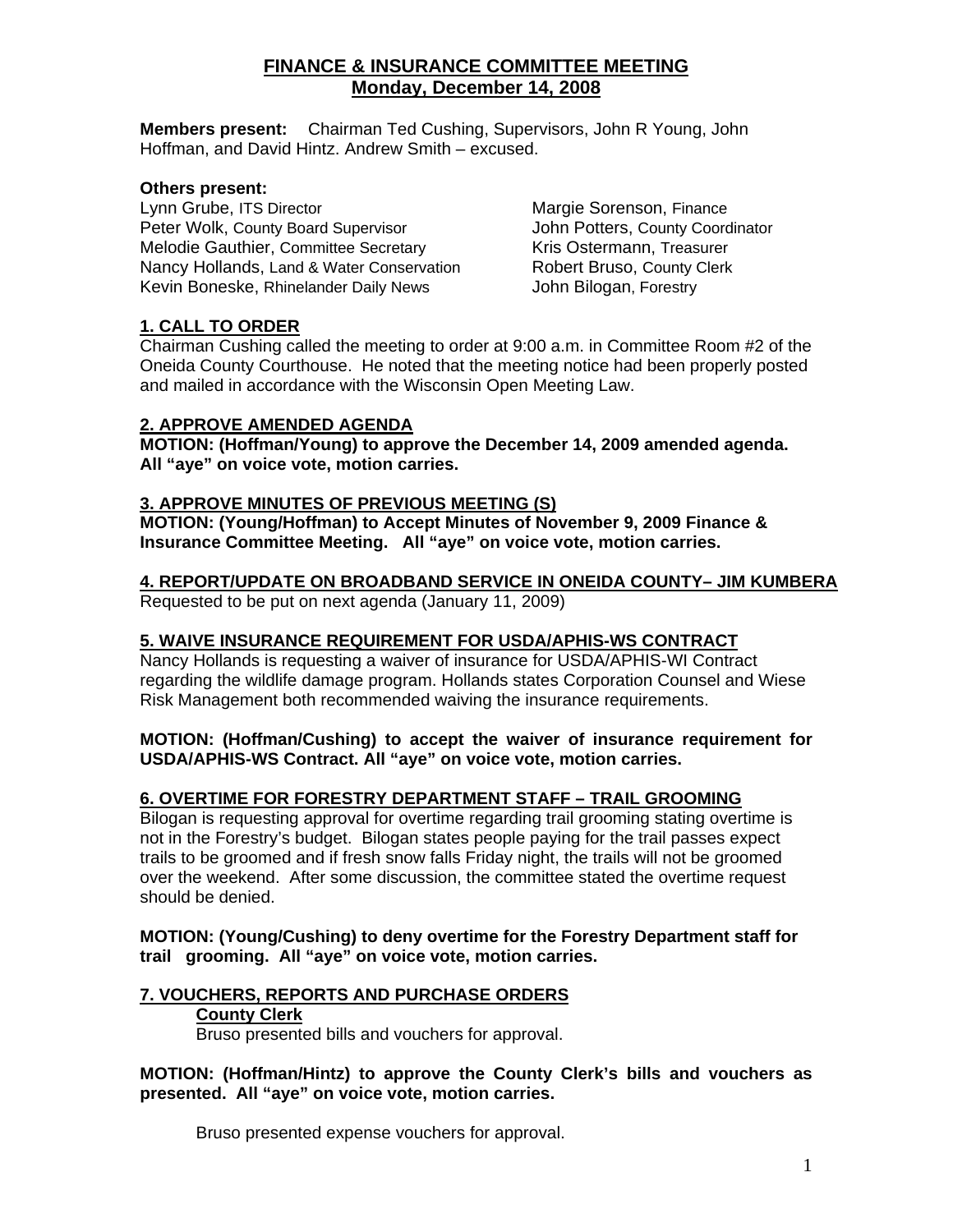#### **MOTION: (Hoffman/Cushing) to approve the expense voucher for the County Clerk as present. All "aye" on voice vote, motion carries.**

#### Review workers compensation insurance proposals and take whatever action the committee deems necessary.

Bruso states per e-mail from Wiese Risk Management, Liberty Mutual has a 30% flat dividend which represents a savings of \$30,000 over last years 20%. County Mutual came through with a flat 10% dividend with a slider which means if there are fewer claims then last year, they would give us a better discount but if there are more claims, it would be the 10%. The County has approximately 70 to 100 claims per year.

Bruso's recommendation to the committee is to stay with Liberty Mutual.

#### **MOTION: (Young/Hoffman) to continue with Liberty Mutual Insurance at 30% flat dividend for Worker's Compensation Insurance. All "aye" on voice vote, motion carries.**

#### Auto Medical Payment Endorsement.

Bruso explained the governor signed legislation that requires automobile liability insurance to include uninsured motorist and underinsured motorist of \$100,000 per person/\$300,000 per accident. The 2010 County's renewal policy will automatically reflect these mandatory increase limits.

Bruso also stated, Wisconsin County Mutual has also offered the option to provide automobile medical payment coverage with a limit of \$10,000 per person per accident at an annual premium of \$5,550. Wiese Risk Management recommends denial of this coverage.

#### **MOTION: (Cushing/Hintz) to deny the offer to provide Automobile Medical Payment Coverage with a limit of \$10,000 per person per accident at an annual premium of \$5,550. All "aye" on voice vote, motion carries.**

#### State Fund Dividend Credit

Bruso explained that the Local Government Property Insurance Fund announced a one-time \$12 million dividend credit to be applied to renewal premium for fund renewals for 2010. Oneida County's portion of the renewal dividend credit for 2010 is \$34,456. Bruso and Potters feel that part of the credit should be used for risk management. A risk manger could assess the departments and train department heads to reduce workers compensation exposure.

Committee suggested that Bruso bring this back to the committee with more information on risk management in approximately 90 days.

#### **Treasurer**

Ostermann presented bills and vouchers for approval.

**MOTION: (Hoffman/Young) to approve the Treasurer's bills and vouchers as presented. All "aye" on voice vote, motion carries.**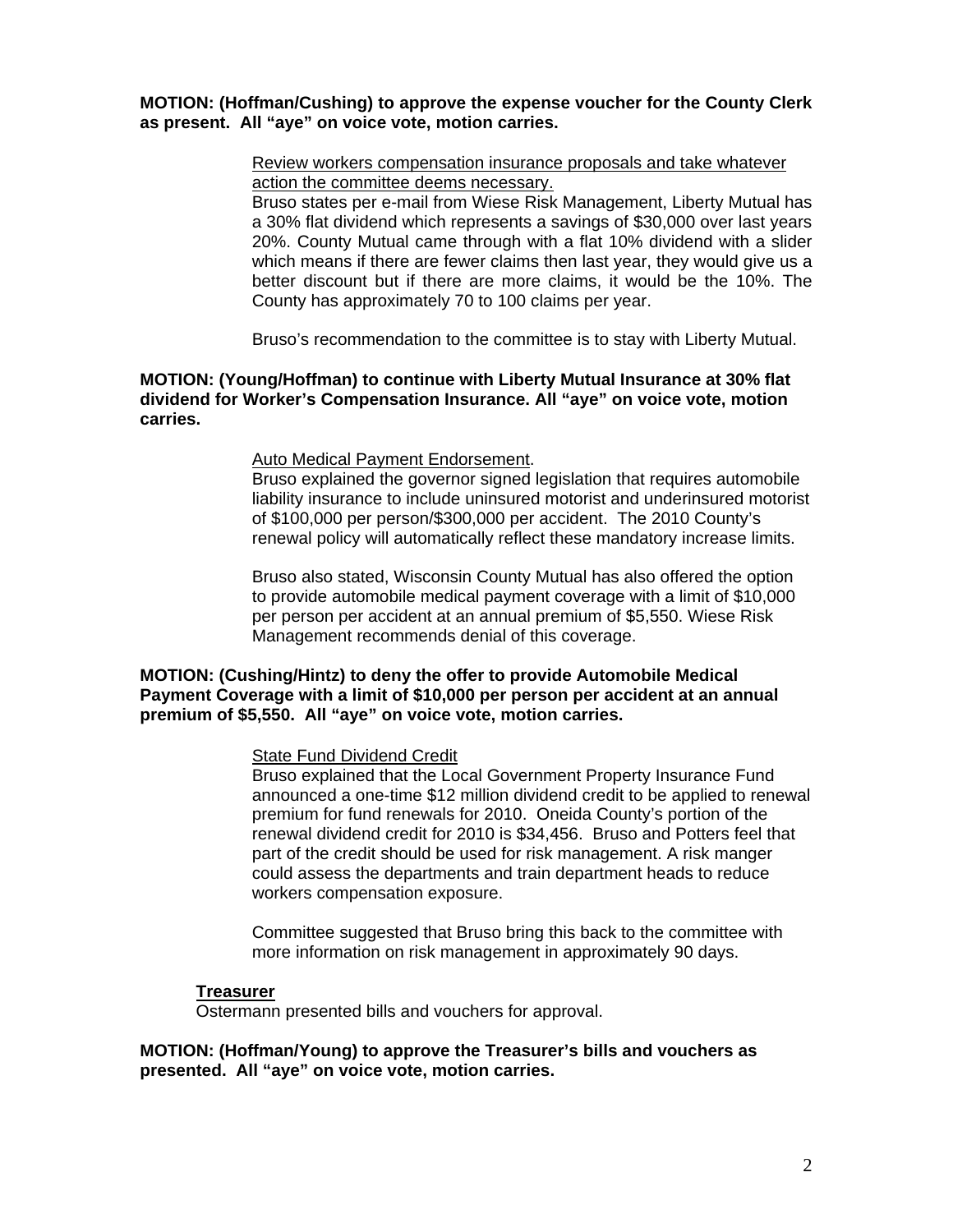Statement of Cash Account Ostermann presented the Statement of Cash Account for approval.

#### **MOTION: (Hoffman/Cushing) to accept the Treasurer's Statement of Cash Account. All "aye" on voice vote, motion carries.**

#### Long Range Plan

Ostermann presented the Treasurer's Long Rang Plan for approval.

#### **MOTION: (Cushing/Hoffman) to accept the Treasurer's Long Range Plan as presented. All "aye" on voice vote, motion carries.**

#### **Information Technology Services**

Grube presented bills and vouchers for approval.

#### **MOTION: (Hoffman/Cushing) to approve ITS bills and vouchers as presented. All "aye" on voice vote, motion carries.**

#### E-mail Downtime

Grube explained the e-mail down time to the committee. She briefly explained the 3 servers and how they back-up and rebuild each other when one goes down. Grube stated when two of the servers are down they will not rebuild and the information has to be extracted. IBM stated that parts of the servers that were failing and the servers had to be fixed twice within 48 hours. Consultants worked around the clock to get the information rebuild. Grube states this is the County's  $3<sup>rd</sup>$  down time within 20 years.

#### Tax Bill Processing Update

Grube gave a brief update on the totals of the tax bills that they calculated with a program ITS designed. Grube stated they started on November 30, 2009 with a rough start up but worked through any problems that came up.

Jack Young – Excused from meeting – 10:30

#### **Finance**

Sorenson presented bills, vouchers and blanket purchase orders for approval

**MOTION: (Cushing/Hintz) to approve Finance bills and vouchers as presented. All "aye" on voice vote, motion carries.** 

October 2009 General Investments Sorenson presented Oct 2009 General Investments

#### **MOTION: (Cushing/Hoffman) to approve October 2009 General Investments as presented. All "aye" on voice vote, motion carries.**

Blanket Purchase Orders for 2010 Sorenson presented a blanket purchase order for 2010 for approval

**MOTION: (Cushing/Hintz) to approve ITS Blanket purchase orders as presented. All "aye" on voice vote, motion carries.**